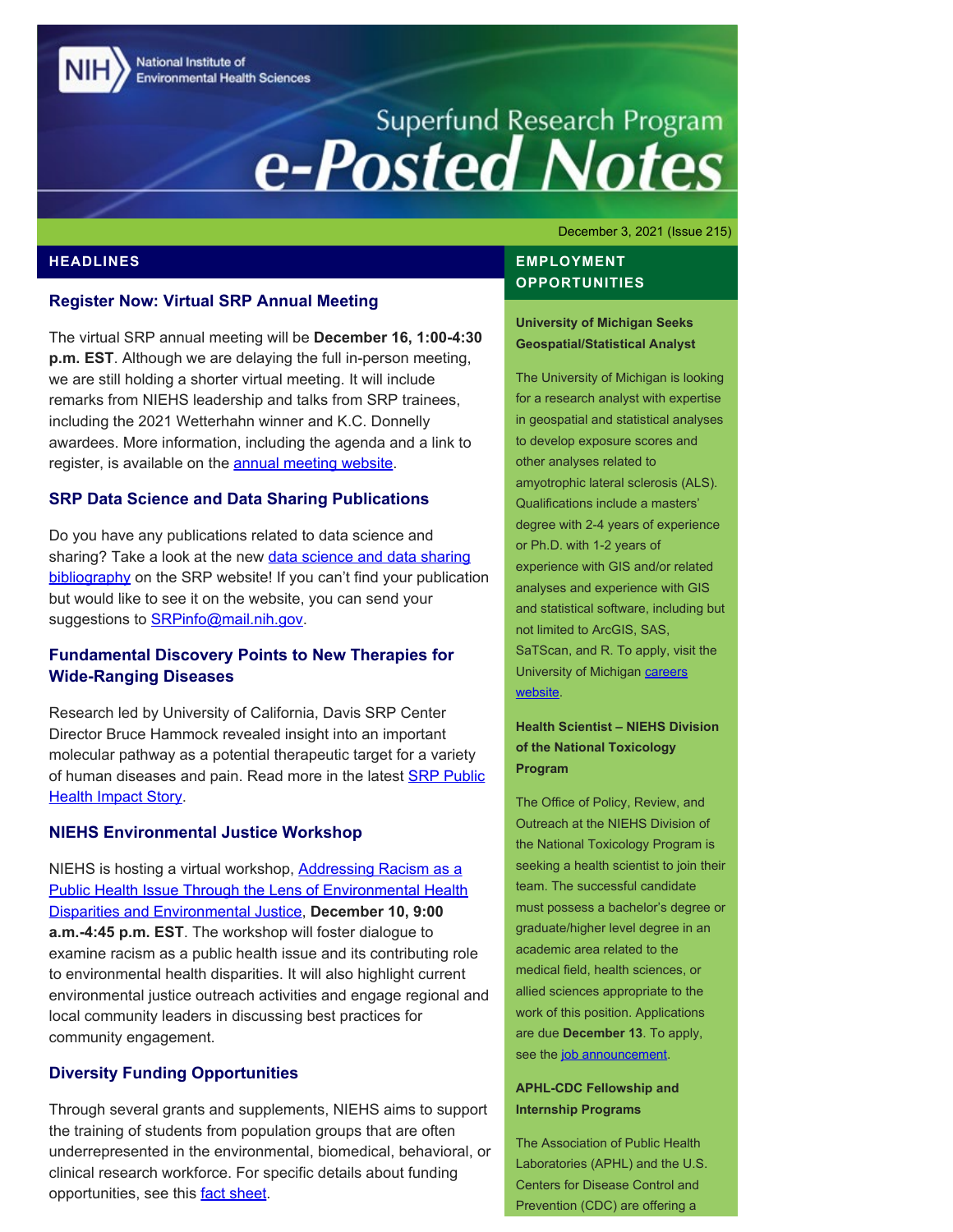# **NIEHS SRP News Stories**

Take a moment to read about some of our colleagues' latest activities in this month's **Environmental Factor**, the NIEHS newsletter:

- **[Extramural Paper of the Month: Greenness May Reduce](https://factor.niehs.nih.gov/2021/12/papers/dert/index.htm#a2)** [Effects of Air Pollution on Mortality in Cancer Patients](https://factor.niehs.nih.gov/2021/12/papers/dert/index.htm#a2): Greenness — vegetation, green spaces, and so forth — is associated with lower mortality risk in cancer patients, even in the presence of air pollution, according to a new NIEHSfunded study at the University of Louisville.
- **[Extramural Paper of the Month: Metabolomics Shed Light on](https://factor.niehs.nih.gov/2021/12/papers/dert/index.htm#a4)** [the Microbiota-Brain Link](https://factor.niehs.nih.gov/2021/12/papers/dert/index.htm#a4): According to NIEHS-funded researchers at the University of North Carolina at Chapel Hill (UNC), the gut microbiome may control conditions in the brain that could lead to altered brain function.

Visit the SRP page for more stories about the program:

• [Studying Alligators and Humans May Reveal How PFAS Harm](https://www.niehs.nih.gov/research/supported/centers/srp/news/2021news/alligators/index.cfm) [the Immune System](https://www.niehs.nih.gov/research/supported/centers/srp/news/2021news/alligators/index.cfm): Researchers at the NIEHS SRP Center at North Carolina State University (NCSU) are exploring connections between exposure to per- and polyfluoroalkyl substances (PFAS) and immune function in both animals and humans.

# **URI and Northeastern Researchers Comment on PFAS**

University of Rhode Island (URI) SRP Center Community Engagement Core (CEC) member Laurel Schaider and Northeastern University SRP Center Director Phil Brown were quoted in a [recent article](https://provincetownindependent.org/news/2021/08/04/pfas-testing-of-wells-in-truro-and-wellfleet-set-to-begin/) on PFAS in The Provincetown Independent. Rainer Lohman, director of the URI SRP Center, was also featured in [an article](https://www.courant.com/politics/hc-pol-connecticut-pfas-chemicals-20210907-ucjupsdfcrd2rgfugjc4lijuiy-story.html) on PFAS by the Hartford Courant. Schaider, Brown, and Lohman investigate sources, exposure, and effects of PFAS.

# **Horney Interviewed on Covid and Burnout**

Texas A&M University (TAMU) SRP CEC co-leader Jennifer Horney, Ph.D., was [recently interviewed](https://www.thenationshealth.org/content/51/7/1.1) by the American Public Health Association about how the COVID-19 pandemic affects public health workers. Horney discussed findings from [a paper](https://pubmed.ncbi.nlm.nih.gov/33924084/) [she co-authored,](https://pubmed.ncbi.nlm.nih.gov/33924084/) which surveyed public health workers across the country on their stress levels and burnout during the pandemic. Her study and others have indicated the pandemic is having a significant negative effect on public health workers' mental health.

# **OSU SRP Research on PAHs Highlighted**

A [recent paper](https://pubs.acs.org/doi/10.1021/acs.chemrestox.1c00235) from the Oregon State University (OSU) SRP Center was highlighted in [a post](https://www.pnnl.gov/publications/combining-metabolic-activity-rates-and-exposure-refine-risk-environmental-hazards) on the Pacific Northwest National Laboratory (PNNL) website. Led by SRP researcher Jordan Smith in collaboration with PNNL scientist Aaron Wright, the study measured metabolic changes in mice following

#### variety of [laboratory fellowship](https://www.aphl.org/fellowships/Documents/APHL-Fellowships-Overview-Flyer.pdf)

[programs](https://www.aphl.org/fellowships/Documents/APHL-Fellowships-Overview-Flyer.pdf) to train and prepare scientists for careers in public health laboratories and support public health initiatives. Applications are due **February 28, 2022**, with an expected start date of July 2022. See the [program page](http://www.aphl.org/Fellowships) for more information and to apply.

## **OHSU Recruiting New Faculty Members**

The Oregon Institute of Occupational Health Sciences is recruiting two new faculty members at the rank of assistant or associate professor in the areas of environmental stress. Consideration of applicants will begin **December 15** and continue until the position is filled. Please see the specific announcements for more information:

- [Studying the role of cellular and](https://externalcareers-ohsu.icims.com/jobs/12634/assistant-or-associate-professor-%28faculty%29/job?hub=6&mobile=false&width=595&height=500&bga=true&needsRedirect=false&jan1offset=-300&jun1offset=-240) [physiological responses to](https://externalcareers-ohsu.icims.com/jobs/12634/assistant-or-associate-professor-%28faculty%29/job?hub=6&mobile=false&width=595&height=500&bga=true&needsRedirect=false&jan1offset=-300&jun1offset=-240) [psychosocial stress in health](https://externalcareers-ohsu.icims.com/jobs/12634/assistant-or-associate-professor-%28faculty%29/job?hub=6&mobile=false&width=595&height=500&bga=true&needsRedirect=false&jan1offset=-300&jun1offset=-240) [and disease](https://externalcareers-ohsu.icims.com/jobs/12634/assistant-or-associate-professor-%28faculty%29/job?hub=6&mobile=false&width=595&height=500&bga=true&needsRedirect=false&jan1offset=-300&jun1offset=-240)
- **[Studying the role of genetic](https://externalcareers-ohsu.icims.com/jobs/12632/assistant-or-associate-professor-%28faculty%29/job?hub=6&mobile=false&width=1252&height=500&bga=true&needsRedirect=false&jan1offset=-300&jun1offset=-240)** [variation in response to](https://externalcareers-ohsu.icims.com/jobs/12632/assistant-or-associate-professor-%28faculty%29/job?hub=6&mobile=false&width=1252&height=500&bga=true&needsRedirect=false&jan1offset=-300&jun1offset=-240) [environmental stressors in](https://externalcareers-ohsu.icims.com/jobs/12632/assistant-or-associate-professor-%28faculty%29/job?hub=6&mobile=false&width=1252&height=500&bga=true&needsRedirect=false&jan1offset=-300&jun1offset=-240) [human health and disease](https://externalcareers-ohsu.icims.com/jobs/12632/assistant-or-associate-professor-%28faculty%29/job?hub=6&mobile=false&width=1252&height=500&bga=true&needsRedirect=false&jan1offset=-300&jun1offset=-240)

## **CAES Seeks Postdoctoral Scientist**

The Department of Analytical Chemistry at the Connecticut Agricultural Experiment Station is seeking applications for a postdoctoral scientist. The project will focus on determining the effects of novel nanomaterials on plant uptake of PFAS and leaching of PFAS from contaminated soils. See the **announcement** for more information and to apply.

# **CURRENT RESEARCH BRIEF**

## **[SRP Research Brief 324](https://tools.niehs.nih.gov/srp/researchbriefs/view.cfm?Brief_ID=324)**:

Combined Approach Sheds Light on Global Cancer Risk (Selin, Massachusetts Institute of Technology)

Past [Research Briefs](http://tools.niehs.nih.gov/srp/researchbriefs/index.cfm) are available on the SRP website. To receive the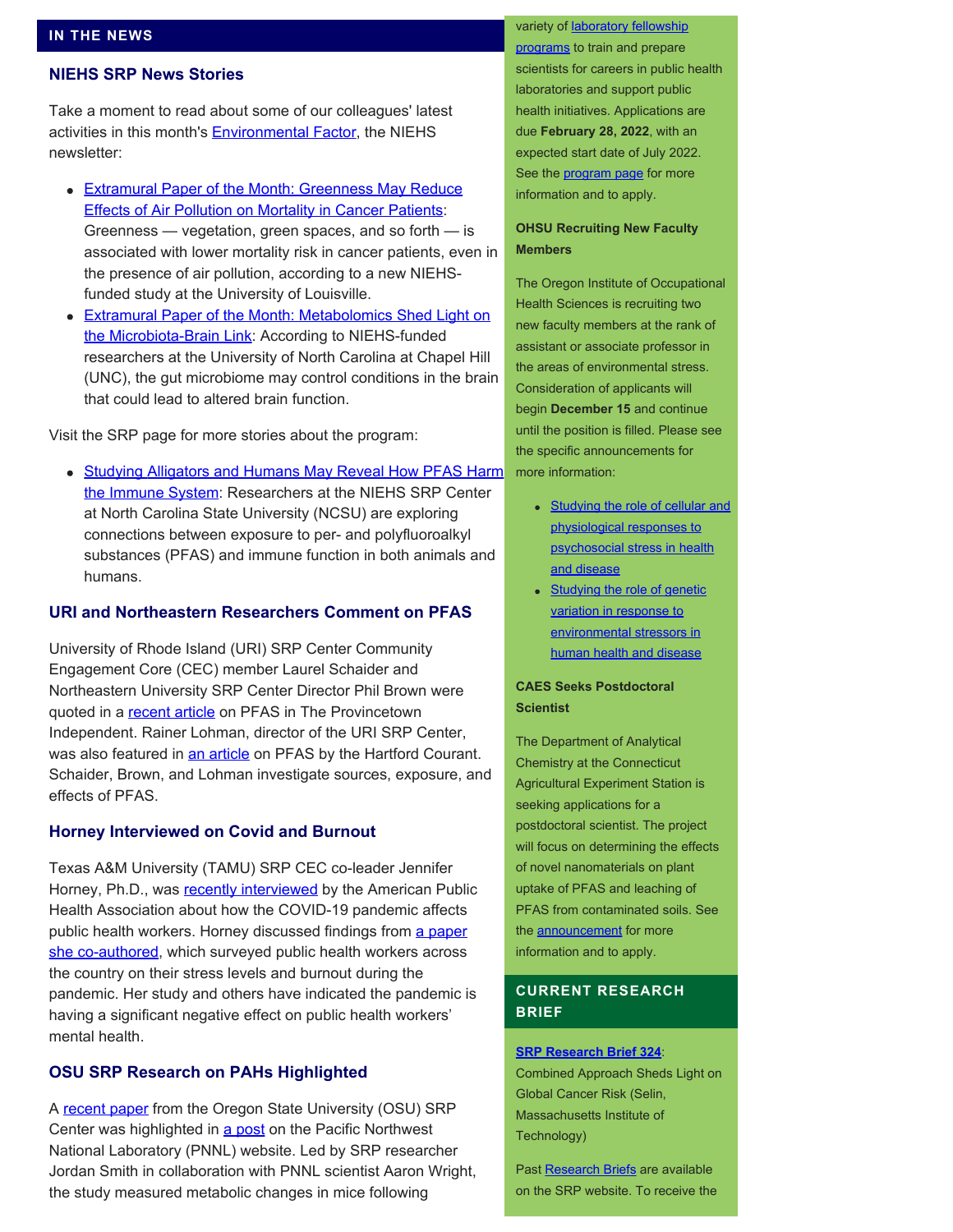exposure to polycyclic aromatic hydrocarbon (PAH) mixtures.

# **Hoppin Interviewed on PFAS Research**

NCSU SRP Center project leader Jane Hoppin was [recently](https://www.cbs17.com/news/local-news/researchers-focus-in-on-impact-of-genx-other-forever-chemicals-in-pittsboro/) [interviewed](https://www.cbs17.com/news/local-news/researchers-focus-in-on-impact-of-genx-other-forever-chemicals-in-pittsboro/) by a local news outlet about PFAS in the Cape Fear River. Hoppin's research focuses on North Carolina communities along the river and the effects PFAS exposure has on thyroidrelated health outcomes.

# **TRAINEE SPOTLIGHT**

# **Developing a Sensor to Detect Nitrosamine in Water**

Jessica Beard, a trainee at the Massachusetts Institute of Technology (MIT) SRP Center, studies how the compound nitrosamine spreads through the environment. Classified as a probable human carcinogen, nitrosamines are a group of chemicals formed as a by-product during rubber manufacturing,



leather tanning, and pesticide production and have been found at various Superfund sites.

Nitrosamines are commonly detected in air and food, but their presence in water is a particular human health concern because they do not degrade easily in water. Current methods to detect nitrosamines in water require time-consuming sample preparation and the use of expensive laboratory equipment.

Under the mentorship of MIT SRP Center researcher Timothy Swager, Beard is exploring how the light-emitting properties of nitrosamines can be leveraged to detect them in water and sediments. Beard hopes to create a simple portable sensor that can be used for on-site water testing by researchers and community members alike. According to Beard, allowing community members to test their own water will help provide information about more sites faster than relying on traditional labbased methods.

Beard presented this concept in a poster at the 2020 SRP Annual Meeting and was one of the winners of the meeting's poster competition. She is also first author on a publication describing the [structure and reactivity](https://pubs.acs.org/doi/full/10.1021/acs.joc.0c02774) of nitrosamine compounds and how those features may dictate their effects on human health.

Outside of the lab, Jessica enjoys hanging out with her friends, exploring local breweries, and spending time at home with her cat. She is also learning German on a phone app – she has been learning the language for 2,060 days and has not missed a day yet.

## **HOT PUBLICATION**

**New Tool May Help Prioritize PFAS for Additional Testing**

monthly Research Briefs or to submit ideas, email Michelle **Heacock** [\(heacockm@niehs.nih.gov\)](mailto:heacockm@niehs.nih.gov).

Video summaries of the SRP Research Briefs are available on the [NIEHS Social Media Shorts](https://www.youtube.com/playlist?list=PLlo0xQLFI54GlGBHIWb3va3YrKAv16SZ8) [YouTube page.](https://www.youtube.com/playlist?list=PLlo0xQLFI54GlGBHIWb3va3YrKAv16SZ8)

### **EVENTS**

[Addressing Racism as a Public](https://tools.niehs.nih.gov/conference/ejworkshop2021/) **[Health Issue Through the Lens of](https://tools.niehs.nih.gov/conference/ejworkshop2021/)** [Environmental Health Disparities](https://tools.niehs.nih.gov/conference/ejworkshop2021/) [and Environmental Justice](https://tools.niehs.nih.gov/conference/ejworkshop2021/) December 10, 2021 **Virtual** 

[Telomeres & Telomerase](https://meetings.cshl.edu/meetings.aspx?meet=telo&year=21) December 14-17, 2021 **Virtual** 

**[SRP Virtual Annual Meeting](https://www.niehs.nih.gov/research/supported/centers/srp/events/srp_annual_mtgs/2021/index.cfm/)** December 16, 2021, 1:00-4:30 p.m. EST Virtual

**[International Data Week](https://internationaldataweek.org/)** June 20-23, 2022 Seoul, South Korea and Virtual

**[SETAC 8th World Congress](https://singapore.setac.org/)** September 4-8, 2022 Singapore

[11th Conference on Metal Toxicity](https://www.fourwav.es/view/1725/info/) [and Carcinogenesis](https://www.fourwav.es/view/1725/info/) October 16-19, 2022 Montreal, Canada

# **GET UPDATES FROM OTHER SRP GRANTEES**

To see the latest SRP grantee publications, visit the **[SRP Grantee](https://tools.niehs.nih.gov/srp/publications/granteepublications.cfm)** [Publications page.](https://tools.niehs.nih.gov/srp/publications/granteepublications.cfm)

Visit the [SRP Materials for Grantees](https://www.niehs.nih.gov/research/supported/centers/srp/resources/index.cfm) [page](https://www.niehs.nih.gov/research/supported/centers/srp/resources/index.cfm) for helpful information, such as SRP administrative supplements information, SRP best practices, guidelines for NIEHS logo use, and the Data Collection Form.

See the **SRP Science Digest** to read more about recent SRP research highlights and activities.

The **SRP Events page** contains information about upcoming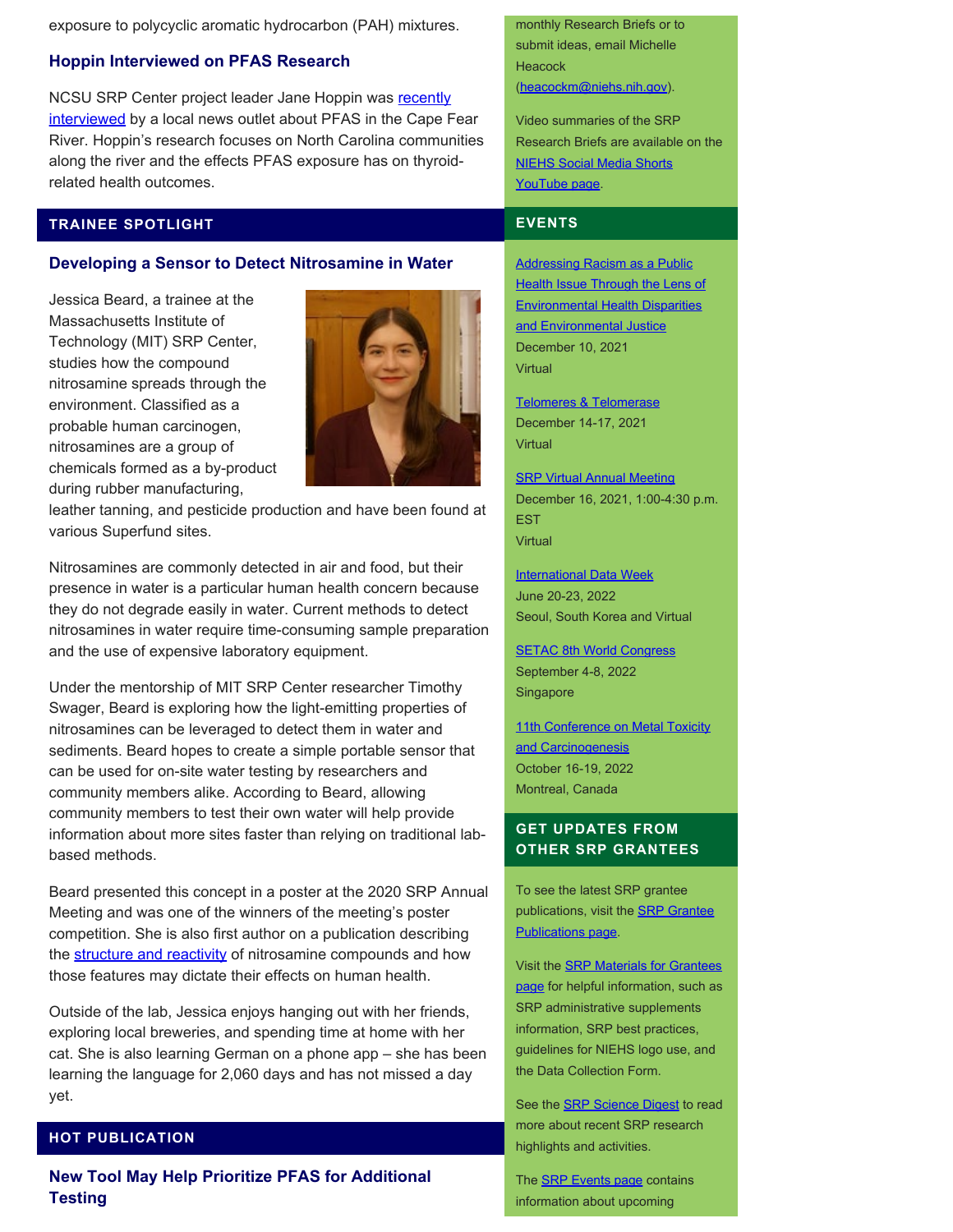A [new tool](https://pubs.acs.org/doi/10.1021/acs.est.1c01200) developed by researchers at the NCSU SRP Center can quickly characterize important information about how PFAS may be transported within the body.

The research team set out to develop a high-throughput approach to predict the physical and chemical properties of PFAS compounds, their biological activity, and potential to be toxic. Specifically, they used a protein called albumin, which binds to hormones, pharmaceuticals, and chemicals and transports them through blood, to characterize protein binding properties for PFAS. Protein binding plays a key role in how chemicals are absorbed, metabolized, or excreted, all critical factors in how much of the contaminant is able to cross biological membranes and potentially cause harm.

The team developed and optimized an approach, called differential scanning fluorimetry, to measure the binding interactions between albumin and 24 different PFAS chemicals. Their approach can also be used to determine the different characteristics of PFAS that influence binding.

For example, they found straight-chain PFAS compounds were more likely to bind to albumin than branched PFAS compounds. They also observed that PFAS compounds with a 6-9 carbon chain length could bind to albumin more easily compared to PFAS with shorter or longer carbon chains.

While the tool was developed using albumin, the team noted that their approach is flexible to use with other proteins as well. According to the authors, differential scanning fluorimetry may be useful as a rapid, high-throughput approach to determine the protein binding properties of different PFAS, identify their chemical structures, and allow researchers to prioritize PFAS for further toxicity studies.

# **AWARD WINNERS**

#### **Nigra Receives NIH Early Independence Award**

Anne Nigra, a former Columbia University SRP Center trainee, is one of the recipients of the [2021 NIH Director's Early](https://commonfund.nih.gov/earlyindependence/awardrecipients) [Independence Award.](https://commonfund.nih.gov/earlyindependence/awardrecipients) The award supports outstanding earlycareer scientists who have already established a record of scientific innovation to bypass the traditional postdoctoral training period and launch independent research careers. Nigra's work focuses on addressing racial/ethnic, socioeconomic, and geographic inequities in metal exposures and related adverse health outcomes in U.S. populations.

## **Newman Honored with Teaching Award**

Texas A&M University (TAMU) SRP Center CEC leader Galen Newman received a [2021 Distinguished Achievement Award at](https://www.aggienetwork.com/programs/awards/dacl/) [the College Level for Teaching](https://www.aggienetwork.com/programs/awards/dacl/) from the TAMU Association of Former Students. These awards recognize talented classroom teachers who are dedicated to instilling knowledge and mentoring their students.

## **NCSU SRP Trainees Receive Recognitions**

#### meetings, seminars, and webinars.

The SRP website also has [Search](http://tools.niehs.nih.gov/srp/search/index.cfm) [Tools](http://tools.niehs.nih.gov/srp/search/index.cfm) to help you learn more about projects funded by the program.

# **JOIN THE @SRP\_NIEHS KNOWLEDGE NETWORK ON TWITTER!**

NIEHS uses Twitter, a popular social media tool, for information sharing through tweets. Many SRP Centers also have accounts, and it would be great if all participated! Follow us **@SRP\_NIEHS** to instantly hear news about the program, noteworthy publications, events, and job opportunities for trainees.

## **CONTACT INFORMATION**

Need to get in touch with an NIEHS SRP staff member? Check out our [Contact Staff](https://www.niehs.nih.gov/research/supported/centers/srp/about/contact_us/index.cfm) page.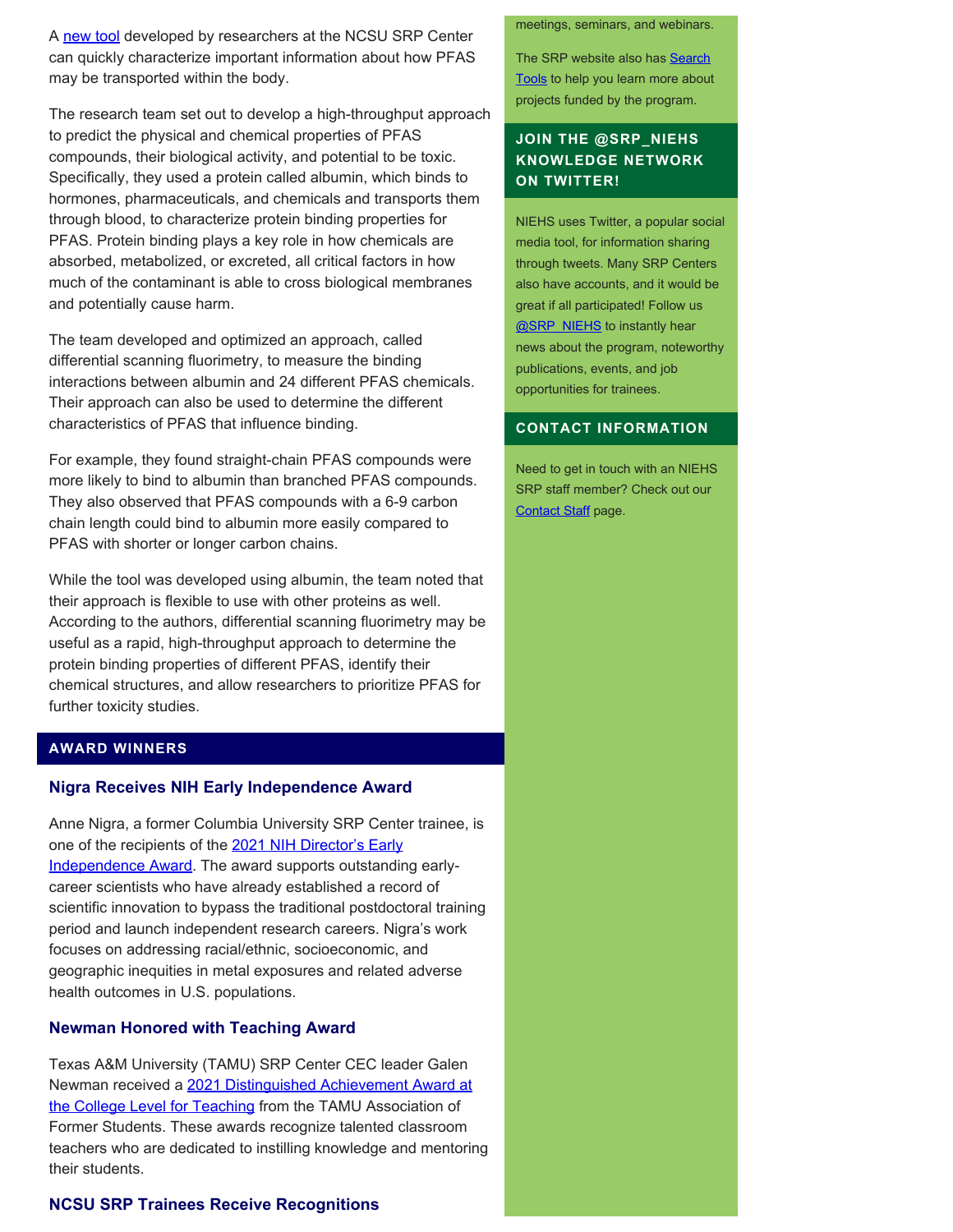NCSU SRP Center trainee Chuhui Zhang received a best poster award at the **[FLUOROS 2021 conference](https://web.uri.edu/fluoros/about/)**. The conference provided an opportunity for multidisciplinary researchers across the world to exchange information regarding the latest scientific research on PFAS and how they affect humans and the environment.

Adrian Green, also a NCSU SRP Center trainee, won second place in the **Bioinformatics Challenge** hosted by the Environmental Mutagenesis and Genomics Society. The purpose of this competition was to develop novel tools and approaches to harness publicly available datasets and identify signatures of genotoxic hazards and provide insight into their mechanisms of action. Green's project was titled "Leveraging Zebrafish Highthroughput Screening Data and Conditional Generative Adversarial Networks to Advance Predictive Toxicology."

# **UNC SRP Trainee Receives Diversity Enrichment Award**

University of North Carolina at Chapel Hill (UNC) SRP Center trainee Jeliyah Clark was chosen for the Burroughs Wellcome Fund [Graduate Diversity Enrichment Program.](https://www.bwfund.org/news/bwf-recognizes-outstanding-north-carolina-stem-scholars/) The program provides underrepresented minority Ph.D. students with funding for opportunities for research enrichment experiences. Clark is mentored by UNC SRP Center Director Rebecca Fry.

# **TAMU Trainees Receive Travel Awards to Present Posters**

Several TAMU SRP Center trainees received travel awards to present their research at the TAMU Toxicology Training Program Retreat. Alina Roman-Hubers, Noor Aly, Alexandra Cordova, Alan Valdiviezo, and Lucie Ford presented posters and fielded questions on [their research](https://superfund.tamu.edu/about-us/meet-our-trainees/), which focuses on analytical methods for identifying and characterizing hazardous chemical mixtures and developing tools for managing exposure to these substances during disasters.

# **CALL FOR ABSTRACTS**

## **Conference of Innovations in Climate Resilience**

Battelle and the Department of Energy National Laboratories are [requesting abstract submissions](https://www.battelle.org/docs/default-source/conferences/climate-resilience/2022climate_cfa-final.pdf?utm_term=Call%20for%20Abstracts&utm_campaign=Climate%20Conference&utm_content=2022%20Climate%20Conference%20Abstract%20Reminder&utm_source=Act-On%20&utm_medium=Email&cm_mmc=Act-On%20Software-_-email-_-%28Deadline%29%20Abstracts%20Due%20This%20Monday%2C%20Dec.%206th-_-Call%20for%20Abstracts) for the [Conference on](https://info.battelle.org/acton/ct/43972/s-0243-2112/Bct/l-02b2/l-02b2:1f7/ct2_1/1/lu?sid=TV2%3AMtdkpisfi) [Innovations in Climate Resilience](https://info.battelle.org/acton/ct/43972/s-0243-2112/Bct/l-02b2/l-02b2:1f7/ct2_1/1/lu?sid=TV2%3AMtdkpisfi). The conference will be **March 29-30, 2022,** in Columbus, Ohio. Abstracts are welcome on all relevant topics focused on climate change and must be submitted by **December 6**.

They also invite submissions for early-career scientists interested in giving [lightning talks](https://info.battelle.org/acton/ct/43972/s-0243-2112/Bct/l-02b2/l-02b2:1f7/ct5_0/1/lu?sid=TV2%3AMtdkpisfi) focused on cutting-edge technologies and [presentations](https://info.battelle.org/acton/ct/43972/s-0243-2112/Bct/l-02b2/l-02b2:1f7/ct6_0/1/lu?sid=TV2%3AMtdkpisfi) that will demonstrate use of, or solicit feedback on, a technology, software, prototype, or tool. Submissions for these presentations are due **December 13**.

# **FUNDING OPPORTUNITIES**

**NIH Blueprint and BRAIN Initiative Diversity Specialized**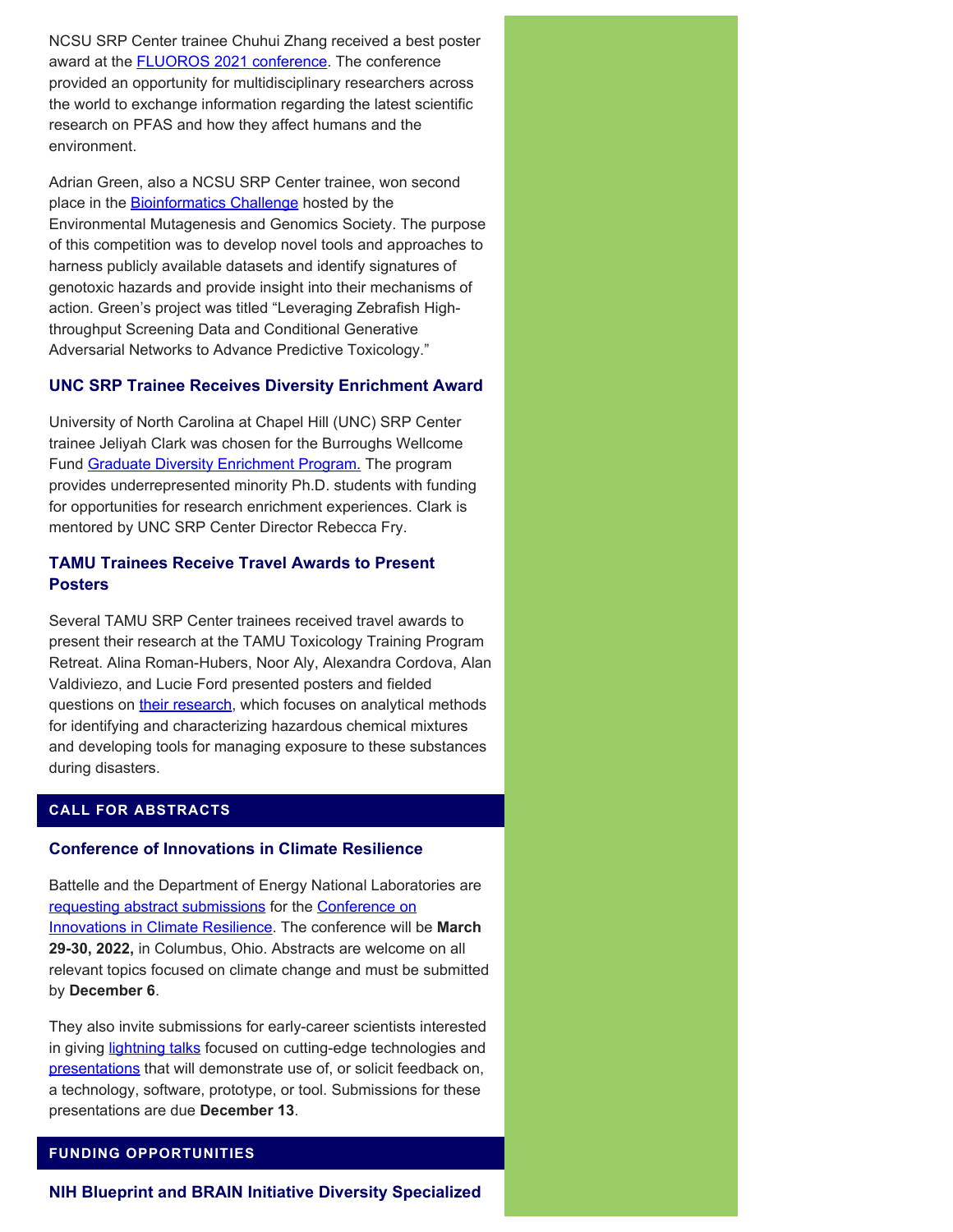# **Predoctoral to Postdoctoral Advancement in Neuroscience Award**

The NIH Blueprint and Brain Research through Advancing Innovative Neurotechnologies (BRAIN) released a [funding](https://grants.nih.gov/grants/guide/rfa-files/RFA-NS-21-012.html) [opportunity](https://grants.nih.gov/grants/guide/rfa-files/RFA-NS-21-012.html) for predoctoral and postdoctoral researchers who have demonstrated an interest in a neuroscience research career. The award will support a defined pathway across career stages for outstanding graduate students from diverse backgrounds, including those from groups underrepresented in biomedical and behavioral sciences. Applications are due **December 15.**

# **NIH, CDC, and FDA Seek Small Business Innovation Research Grant Applications**

The NIH, Centers for Disease Control and Prevention (CDC), and Food and Drug Administration (FDA) invite eligible U.S. small businesses to submit **Small Business Innovation Research (SBIR)** [grant applications.](https://grants.nih.gov/grants/guide/pa-files/PA-21-259.html) The SBIR program provides funds to stimulate technological innovation in the private sector and strengthen the role of small business in meeting federal research and development needs. Applications are due **January 5, 2022.**

# **Strategic Environmental Research and Development Program**

The Department of Defense's Strategic Environmental Research and Development Program (SERDP) is seeking to fund [environmental research and development proposals.](https://www.serdp-estcp.org/Funding-Opportunities/SERDP-Solicitations) SERDP is an environmental science and technology program that invests across the broad spectrum of basic and applied research, as well as advanced development. SERDP is soliciting applications for multi-year projects relevant to environmental restoration, munitions response, resource conservation and resilience, and weapons systems and platforms. Pre-proposals are due **January 6, 2022**.

# **Virtual Consortium for Translational/Transdisciplinary Environmental Research**

NIEHS reissued a **Funding Opportunity Announcement** for the Virtual Consortium for Translational/Transdisciplinary Environmental Research (ViCTER). The ViCTER program fosters and promotes early-stage transdisciplinary collaborations and translational research among fundamental, clinical, and population-based researchers in the environmental health field. Applications are due **February 1, 2022**. For more information about the program, please see the **VICTER webpage** or contact Heather Henry ([henryh@niehs.nih.gov](mailto:henryh@niehs.nih.gov)).

# **The Role of Work in Health Disparities in the U.S. (R01 Clinical Trials Optional)**

Through this **funding opportunity**, NIH seeks to support innovative population-based research that can contribute to identifying pathways and mechanisms through which occupation functions as a social determinant of health. Studies must examine [NIH](https://www.nimhd.nih.gov/about/overview/)[designated U.S. health disparities populations](https://www.nimhd.nih.gov/about/overview/). NIEHS is interested in applications that focus on the intersection of work as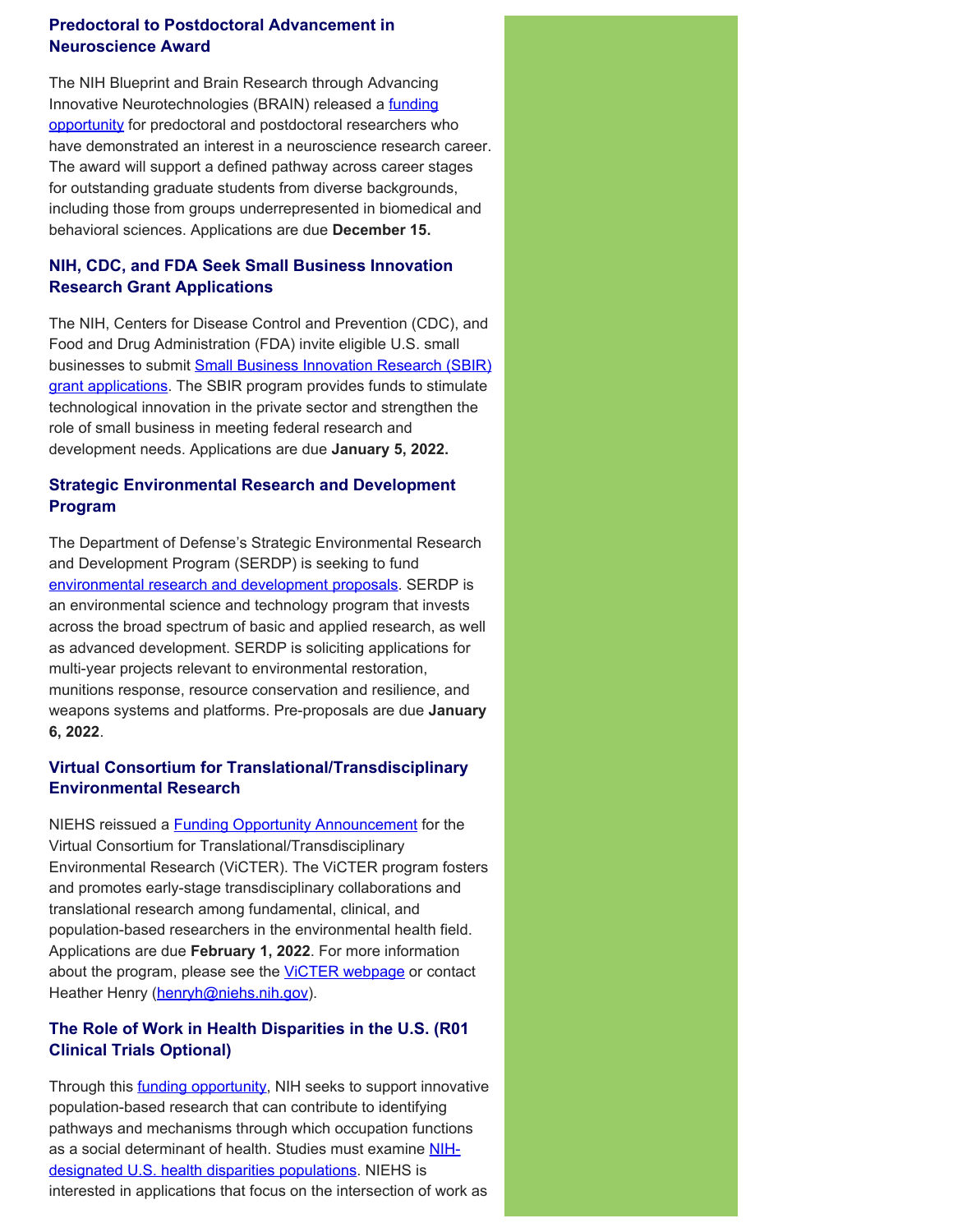a social determinant of health, the physical environment, and other social determinants of health. Community engaged research approaches are strongly encouraged, as well as applications that move the science of environmental health disparities toward achieving environmental justice for affected populations. Applications are due **February 5, 2022.**

# **Environmental Literacy Program: Increasing Community Resilience to Extreme Weather and Climate Change**

The National Oceanic and Atmospheric Administration announced a **funding opportunity** for projects that develop the collective environmental literacy necessary for communities to take actions that build resilience to extreme weather and climate change. Projects should demonstrate how they will engage children, youth, or adults to build these capabilities, particularly through active and social learning, during the award period. Applications are due **March 17, 2022.**

# **INTERAGENCY NEWS**

# **U.S. Climate Change and Health Equity Office**

The U.S. Department of Health and Human Services established the **Office of Climate Change and Health Equity** on August 30. The office addresses the impact of climate change on the health of Americans and pursues environmental justice and equitable health outcomes through climate change and health policy, programming, and analysis. Its mission is to protect disadvantaged communities and vulnerable populations experiencing a disproportionate share of climate impacts and health inequities.

# **DATA SCIENCE AND DATA SHARING**

# **Arizona SRP Center Integrates Citizen Science Datasets**

Researchers at the University of Arizona SRP Center [developed](https://www.frontiersin.org/articles/10.3389/fsufs.2021.620470/full) [a data model](https://www.frontiersin.org/articles/10.3389/fsufs.2021.620470/full) to integrate data collected by community members with federal and state datasets. Their model will allow environmental health researchers working at different scales and research disciplines to exchange data and address new questions about environmental public health. The team also created a methodology, common vocabulary, and ontologies to make citizen science data reusable.

# **IEEE International Conference on Big Data**

The Institute of Electrical and Electronics Engineers (IEEE) is hosting an [International Conference on Big Data](https://bigdataieee.org/BigData2021/) **December 15- 18.** The purpose of the conference is to facilitate innovation, knowledge transfer, and technical progress in addressing the 5 Vs – velocity, volume, variety, value, and veracity – of big data. The event will provide a forum for disseminating the latest results in big data research, development, and application. For more information, see this **NIH news release**.

# **Open Science Conference**